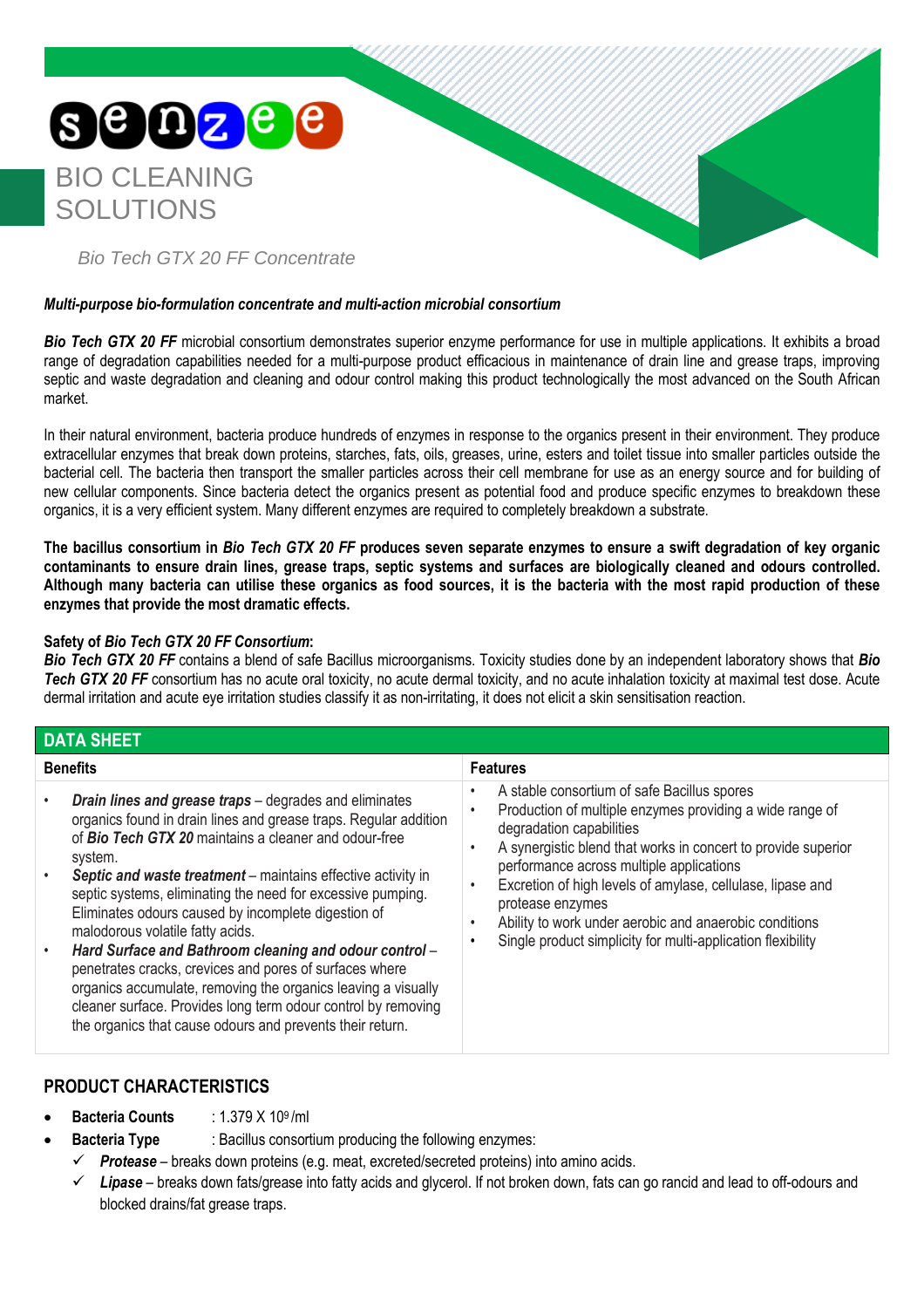- ✓ *Amylase* starch acts as a glue for dirt amylases catalyse the break-down of starch into sugars which are then further used as a food source by the bacillus.
- ✓ *Cellulase* breaks down cellulosic material.
- **Urease** [catalyzes](http://en.wikipedia.org/wiki/Catalysis) th[e hydrolysis](http://en.wikipedia.org/wiki/Hydrolysis) of [urea](http://en.wikipedia.org/wiki/Urea) into break-down products.
- ✓ *Esterase* splits [esters](http://en.wikipedia.org/wiki/Ester) into an [acid](http://en.wikipedia.org/wiki/Acid) and an [alcohol](http://en.wikipedia.org/wiki/Alcohol) in a [chemical reaction](http://en.wikipedia.org/wiki/Chemical_reaction) with [water](http://en.wikipedia.org/wiki/Water_(molecule)) called [hydrolysis.](http://en.wikipedia.org/wiki/Hydrolysis) Esters have characteristic odours most of which are pleasant/fruity, however can also include onion/garlic and worse odours.
- $\checkmark$  *Xylanase* help in breaking down plant cell walls.
	- $\circ$  What this means the bacillus use the multitude of enzymes produced to break down the components of malodour and staining to provide microbial cleaning at the smallest level of dirt/contamination.
- **Salmonella** : Not detected
- 
- **Appearance** : Clear liquid
- 
- **Fragrance** : Pleasantly perfumed **Shelf-life** : Two years; maximum loss of 1.0 log at recommended storage condition

### **Dilution Rates (Follow dilution rate)**

**Bio Tech GTX 20 FF** is diluted 1:19 to produce a ready to use product. Blend with soft water for 30 minutes and package under agitation. Label the RTU "Shake before use" as the biological spores may settle over time.

### **For general cleaning and deodorising of urinals, toilets, showers, tiles and floors:**

The diluted *Bio Tech GTX 20 FF* concentrate can be further diluted dependent on application to an additional maximum of 1:9 and needs to be used on the day – do not store. Apply as per usual no need to rinse, can be left to air dry. Other suitable applications for *Bio Tech GTX 20*  **FF** to be formulated and to be used as an RTU when diluted 1:19.

1. **FOOD WASTE – DOMESTIC & INDUSTRIAL:** reducing blockage of drains, pipes: treatment of effluent not on main drainage: reduction of odours and general purpose cleaning

| Area                                          | <b>Dilution</b> | <b>Initial Dose Rate</b> | <b>Regular Maintenance Rate</b> | <b>Method of Application</b>                       |
|-----------------------------------------------|-----------------|--------------------------|---------------------------------|----------------------------------------------------|
| <b>Effluent tanks and Cess</b><br><b>Pits</b> | As is           | 400g per typical house   | 100g per month                  | Through any convenient access<br>point e.g. toilet |
| Cess Pits                                     | As is           | 400g per typical house   | 100g per month                  | Through any convenient access<br>point e.g. toilet |
| Urinals                                       | As is           |                          | Spray twice daily               |                                                    |
| Bathroom                                      | 1:9             |                          | Daily cleaning                  | As per cleaning method                             |
| Drains                                        | As is           | 15g                      | 15g/month                       | <b>Direct</b>                                      |

## 2. **AGRICULTURE WASTE:** reduction of high solids/crusting of waste: liquefaction and cleaning (i.e. cowsheds, piggeries, poultry farms, etc.)

| Area                 | <b>Dilution</b> | <b>Initial Dose Rate</b>      | <b>Regular Maintenance Rate</b>              | <b>Method of Application</b> |
|----------------------|-----------------|-------------------------------|----------------------------------------------|------------------------------|
| <b>Buildings</b>     |                 | 1kg per 10 tons animal weight | Weekly for two weeks, then 500gm per<br>week | Spray over surfaces          |
| <b>Floors</b>        | 1:19            | 1kg / $120m^2$                | $\frac{1}{2}$ kg/20 000 litres per week      | Spray over surface           |
| <b>Effluent Pits</b> |                 | 1kg / 250 000 litres          | Weekly                                       | Spray over cone              |
| Ponds & Slurry Tanks |                 | 1kg / 250 000 litres          | Weekly                                       | Spray over cone              |

## 3. **SEWAGE PLANTS:** general aid to processing

| Area                | <b>Dilution</b> | <b>Initial Dose Rate</b> | <b>Regular Maintenance Rate</b>    | <b>Method of Application</b> |
|---------------------|-----------------|--------------------------|------------------------------------|------------------------------|
| Trickling filters   | 1:19            | 1kg / 4,5 million litres | 500g / 4.5 million litres per week | Add to primary settling tank |
| Anaerobic digesters |                 | 500g / 45 000 litres     | Repeat for 3 days then per week    | Add to inflow pipe           |
| Retention ponds     |                 | 500g / 45 000 litres     | Repeat for 3 days then per week    | Add to inflow pipe           |
| Activated sludge    |                 | 500g / 45 000 litres     | Repeat for 3 days then per week    | Add to inflow pipe           |

4. **ABATTOIRS:** for easier handling of high protein/fats in concentrated areas

| Area           | <b>Dilution</b> | <b>Initial Dose Rate</b>     | <b>Regular Maintenance Rate</b>                              | <b>Method of Application</b> |
|----------------|-----------------|------------------------------|--------------------------------------------------------------|------------------------------|
| Total effluent | 1:19            | 4kg / 450 000 litres per day | Repeat for 3 days, then $\frac{1}{2}$ kg / 450 000<br>litres | Add manually                 |